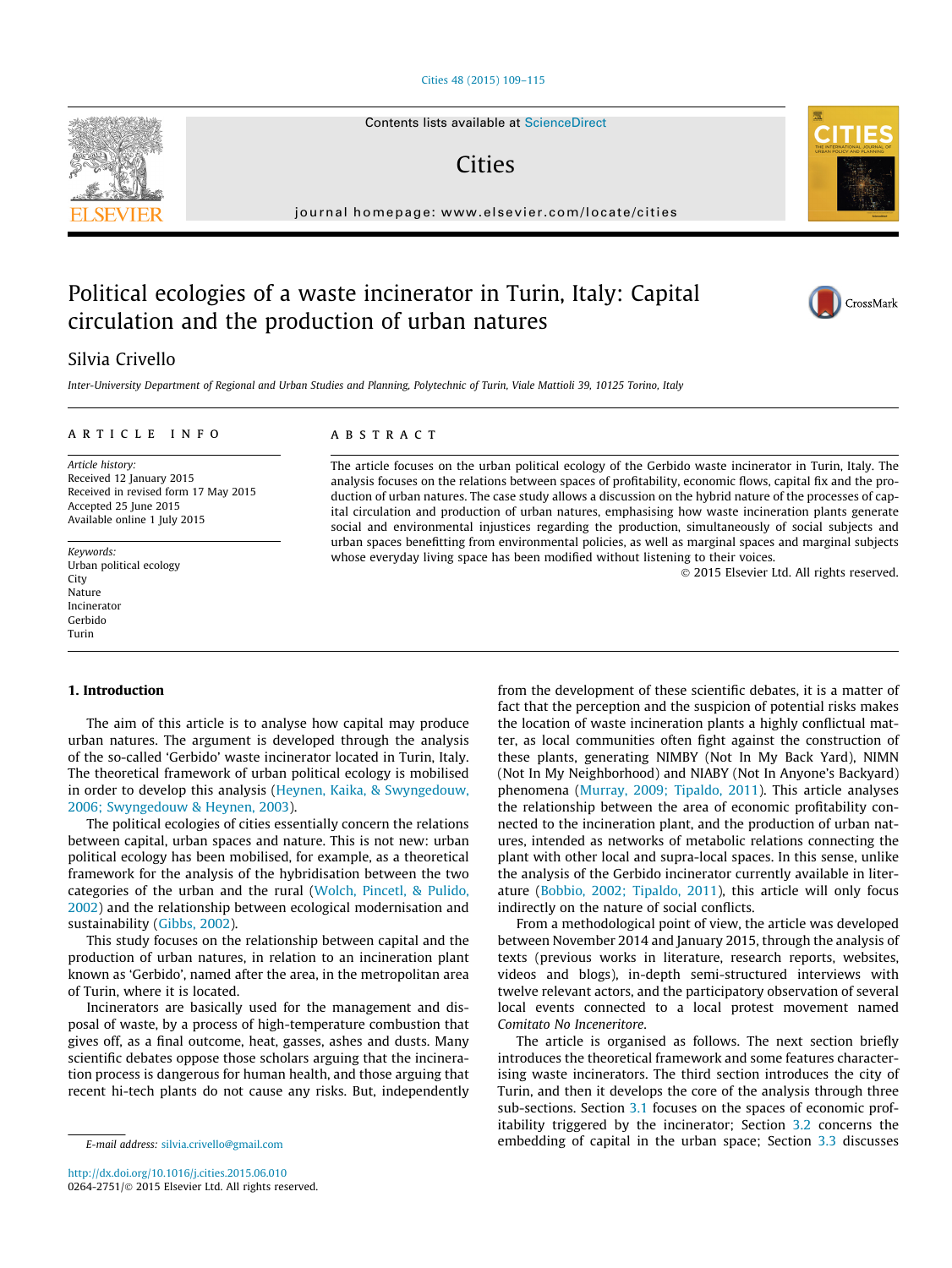the relationships between city, nature and the incinerator. Finally, Section [4](#page-5-0) summarises the main points emerging from the analysis.

# 2. Political ecology in urban studies and waste incinerators: a short review

Political ecology has originally been used, as a theoretical framework, in order to study soil degradation in rural spaces ([Blaikie, 1985](#page-5-0)), but more recently it has been used for the analysis of urban environmental problems [\(Broto & Bulkeley, 2013; Evans,](#page-5-0) [2007; Heynen et al., 2006; Keil, 2003, 2005; Monstadt, 2009\)](#page-5-0). Specifically, urban political ecology has been used in order to explore the relationships between city and nature ([Gandy, 2004;](#page-5-0) [Heynen et al., 2006; Swyngedouw, 2006](#page-5-0)); the management of water and air ([Gandy, 2004; Kaika, 2006; Swyngedouw, 2004;](#page-5-0) [Véron, 2006\)](#page-5-0); green areas ([Heynen et al., 2006; Kitchen, 2013\)](#page-6-0); land reforms [\(Myers, 2008\)](#page-6-0); urban risks ([Pelling, 2003](#page-6-0)); urban redevelopments and transformations ([Bunce & Desfor, 2007;](#page-5-0) [Hagerman, 2007\)](#page-5-0) and environmental justice (see the classic contribution of [Bullard, 1990;](#page-5-0) see also [Pellow, 2006\)](#page-6-0).

Urban political ecology is grounded in Marxist theoretical perspectives, focusing on the logics of circulation and reproduction of capital ([Gandy, 2005; Heynen et al., 2006; Swyngedouw &](#page-5-0) [Heynen, 2003](#page-5-0)) with the addition of suggestions from actor-network theory, and specifically insisting on the idea of a hybrid and inseparable nexus between nature and culture ([Latour, 1999](#page-6-0)). These two concepts, in fact, are considered socially constructed conventions, and the city itself is a hybrid entity, a cyborg ([Loftus, 2012; Swyngedouw, 2006\)](#page-6-0), an assemblage of socio-spatial processes that intertwine and overlap the local and the global, the human and the physical, the cultural and organic planes [\(Heynen et al., 2006; Kaika & Swyngedouw, 2000; Pincetl,](#page-6-0) [2012\)](#page-6-0). In fact, the supposed juxtaposition of the two categories of city and nature is misleading. Rather, it is necessary to propose the urban environment as a complex socio-ecological process, hybridising the organic and the cultural: [Kaika and Swyngedouw](#page-6-0) [\(2000, pp. 123–124\)](#page-6-0) define the city as both a space of 'urbanization of nature' and 'naturalization of the urban' (cf. [Loftus, 2012\)](#page-6-0). Specifically, on the basis of the theoretical contributions of [Harvey \(1996\),](#page-5-0) it is possible to link the production of urban natures with processes of capital fix, intended as the incorporation of capital in the urban space as a means for generating, investing and reproducing economic surplus. However, the conceptualisation and investigation of the relationship between nature and capital depends on the epistemological assumptions mobilised by the researcher. Two main approaches have to be mentioned.

Firstly, it is possible to assume 'nature' as a reality ontologically independent from the social and the cognitive spheres. This is in line with realist approaches [\(Mäki, Marchionni, Oinas, & Sayer,](#page-6-0) [2004; Yeung, 1997\)](#page-6-0), which do not deny the socially-constructed nature of human institutions, but at the same time they assume that reality exists independently from human consciousness.

In a different way, it is possible to embrace a constructivist approach by emphasising how nature and humans are imbricated and mutually reproduced through a number of material and symbolical metabolic exchanges. In this sense, it is possible to use the plural 'natures': the blurring of the boundaries between the human and the artificial, the technological and the natural, the nonhuman and the cyborg-human, and this suggests that there are many possible 'natures' ([Loftus, 2012; Swyngedouw & Heynen, 2003](#page-6-0)).

The relation between the two approaches is controversial: according to the scholars promoting constructivist approaches, the interpretation of natural elements as 'external' to human societies may degenerate, ultimately promoting capitalist and conservative logics ([Swyngedouw, 2006\)](#page-6-0), while on the other hand constructivist approaches may fall into absolute relativism and lack of coordinates for orienting empirical investigations for distinguishing truth from falsity, and for fostering social action.<sup>1</sup>

As mentioned, urban political ecology is closer to constructionist perspectives since it emphasises how capitalist hegemonic discourses propose an understanding of natural resources as commodities [\(Kaika & Swyngedouw, 2000\)](#page-6-0). In this way, the private sector is allowed to make profits through the exploitation of public goods and processes of 'accumulation by dispossession' [\(Harvey,](#page-5-0) [1996\)](#page-5-0). For example, scholars have shown how many cases of privatisation of urban water management have determined a rise in local tariffs which, ultimately, produced social stratification in terms of access to water ([Heynen et al., 2006; Swyngedouw,](#page-6-0) [2004\)](#page-6-0). Particular attention should therefore be given to the socio-ecological processes – based themselves on socio-metabolic relationships – through which specific social and environmental conditions are produced, conditions that can be positive for some social subjects and for some places, but not for others ([Walker,](#page-6-0) [2009; Schlosberg, 2013](#page-6-0)). Debates on urban political ecologies therefore strongly resonate with discourses on environmental justice (see [Bickerstaff, Bulkeley, & Painter, 2009; Reed & George, 2011](#page-5-0)).

In this scenario, capitalist logic plays a leading role [\(Harvey,](#page-5-0) [1996\)](#page-5-0). The pursuit of profit, in fact, often implies the identification of vulnerable subjects and marginal spaces for downloading negative externalities ([Heynen et al., 2006\)](#page-6-0). This generates problems of socio-spatial and environmental justice strictly connected to the distributional aspects of environmental harms ([Reed & George,](#page-6-0) [2011\)](#page-6-0): minorities or groups with a low endowment of economic, cultural and social resources bear the negative externalities of an entire city, as in the case of the proximity to unpopular structures such as incinerators ([Desfor & Keil, 2004; Loftus, 2012;](#page-5-0) [Swyngedouw & Heynen, 2003\)](#page-5-0).

Waste incinerators are relevant elements in the so-called "geographies of waste governance" [\(Davies, 2005, p. 375\)](#page-5-0). The European Union has stressed the importance of multilevel governance in shaping policies that are sufficiently accepted [\(Davoudi,](#page-5-0) [2006\)](#page-5-0). Still, waste management is conflictual, due to social feelings and ideas of fear, risk, injustice and resistance [\(Calo & Parise, 2009;](#page-5-0) [Davies, 2005; Hsu, 2006\)](#page-5-0). In this framework, waste incinerators have been analysed in relation to the public perception of risk ([Davies, 2005; Lima, 2004; Snary, 2004](#page-5-0)); recycling practices ([Murray, 2009; Wilts, 2012](#page-6-0)); sustainability [\(Corvellec, Zapata](#page-5-0) [Campos, & Zapata, 2013; Leonard, Fagan, & Doran, 2009\)](#page-5-0); social movements, community activism and NIMBY phenomena ([Murray, 2009; Tipaldo, 2011](#page-6-0)).

# 3. The Gerbido incinerator

The Gerbido incinerator is located in Turin, in the northwest of Italy. The Turin metropolitan area had a population of about 1.7 million people in 2014; it is the capital of the Piedmont region (4.5 million inhabitants), and the fourth Italian city in terms of population, after Rome, Milan and Naples. With a high degree of generalisation, Turin's evolution in the last century has been quite similar to that of other major urban areas in Europe, whose growth has been connected to industrialisation and immigration. Turin grew side by side with the FIAT automobile industry, but since the 1980s, the progressive crisis in the manufacturing sector pushed local policy makers towards the quest for economic differentiation ([Vanolo, 2015a](#page-6-0)). For this reason, over time Turin has tried to brand itself as a techno-city, a cultural and creative city, and recently as a green, smart city [\(Crivello, 2014\)](#page-5-0).

Realist and constructionist approaches do not have anyway to be imagined strictly in opposition, as they share many features, such as the rejection of positivism, reductionism and grand narratives in general [\(Yeung, 1997\)](#page-6-0).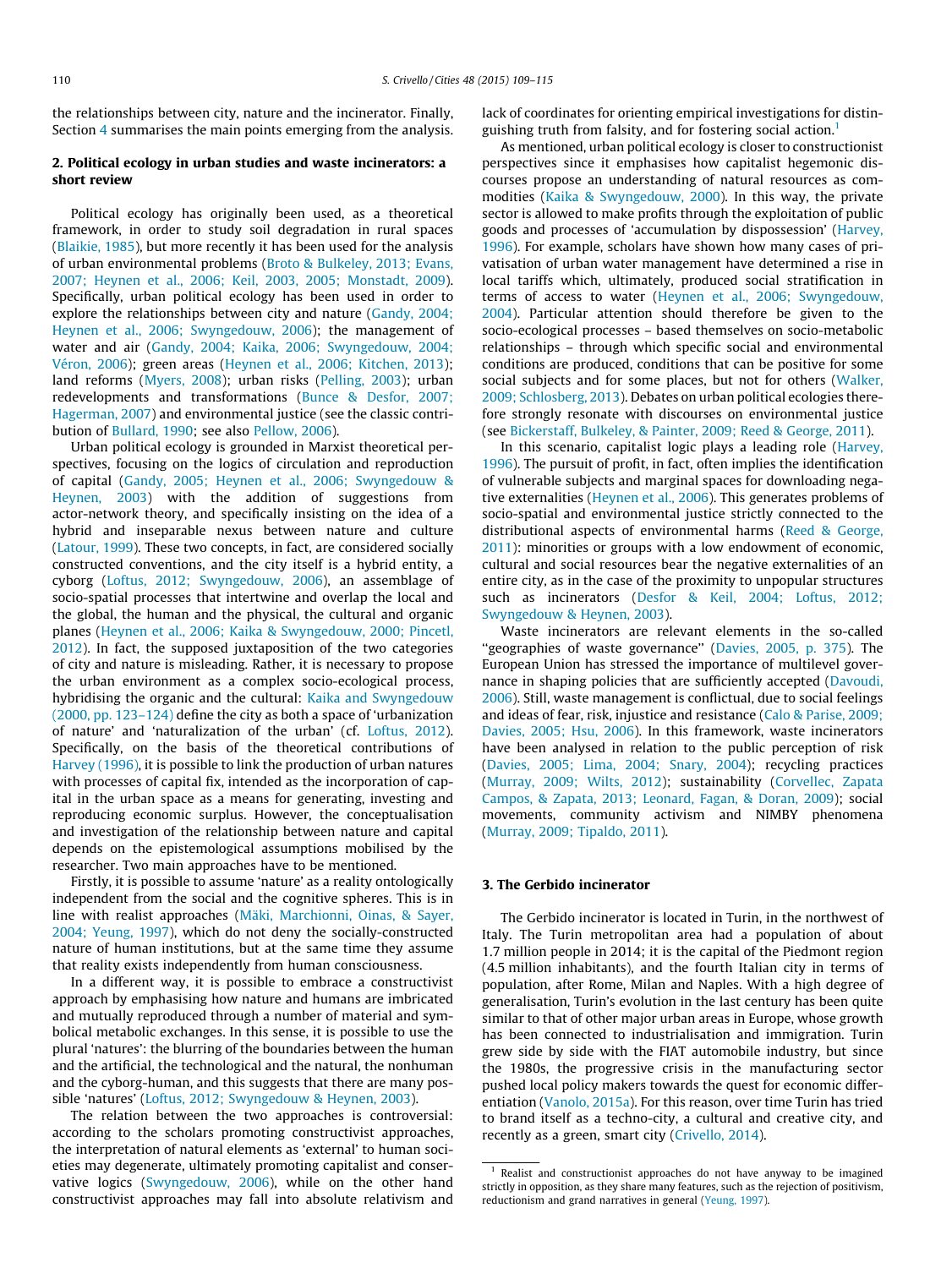<span id="page-2-0"></span>Despite all this, the city is currently experiencing a severe crisis. The latest available figures set the unemployment rate at 11.4%, the highest of all metropolitan cities in northern Italy. The number of people in conditions of poverty rose by 46% between 2011 and 2013. Turin also has the highest level of public debt per capita (about 3520 euro per head), equal to a total public debt of about 3 billion euros, and many critics believe this high level of debt is due to the organisational costs of the 2006 Winter Olympic Games ([Vanolo, 2015b](#page-6-0)).

It is worth mentioning that, within this scenario, Turin has engaged in the project of becoming a 'smart city'. In fact, the European Union has recently introduced the theme of 'smart cities' amongst its policy priorities, with a massive allocation of funds. In brief, the smart city concept relies on the assumption that urban infrastructures and everyday life should be optimised and 'greened' through IT technologies. The vast deployment of resources from the European Union, at a time of widespread economic crisis, has had a fallout effect on the strategies of Italian cities ([Vanolo, 2014](#page-6-0)). Turin is no exception, and the city wholeheartedly embraced the quest for European funds ([Crivello,](#page-5-0) [2014\)](#page-5-0). At the same time, the smart city project allows the involvement of private enterprises (and consequently their money) in the management of urban services (water, transport, etc.). The quest for sustainability, in this way, may not be in contradiction with actually existing strategies of urban boosterism ([Raco & Flint,](#page-6-0) [2012\)](#page-6-0).

As it will be argued, the Gerbido incinerator fits into this plan. It began operation in 2014 after complex and conflicting political processes, despite the strong opposition of the local population.

The analysis is presented in three overlapping subsections. The first one (subsection 3.1) analyses capital flows and the various subjects involved in the project. The following subsection [\(3.2\)](#page-3-0) focuses on capital fix and economic externalities. The last subsection ([3.3](#page-4-0)) formulates some considerations on the type of urban nature produced through the previously analysed processes.

## 3.1. The circulation of capital in the management of the incinerator

In Italy, the costs of waste incineration are supported indirectly by the state in the form of incentives for the production of electricity. In fact, the so-called 'CIP 6' mechanism (Inter-ministerial Committee for Prices, 29 April 1992) states that those producing electricity from renewable and assimilated resources (see later) could sell it to the Energy Services Operator (which is obliged to buy it), and this electricity is sold at a higher price than the one produced by using fossil fuels (cf. [D'Alisa, Burgalassi, Healy, &](#page-5-0) [Walter, 2010; Rabitti, 2008](#page-5-0)). Then, after 1999, the mechanism of the ''green certificates'' states that if a plant produces energy by emitting less carbon dioxide than a plant fuelled by fossil fuels, the plant gets a certificate (basically a tradable emission permit) that can be resold to other firms, which are obliged to generate a share of energy from renewable sources.

The expression 'assimilated resources' introduces many ambiguities, allowing the inclusion of those incineration plants, which actually use fossil fuels. According to recent data [\(ISPRA, 2012\)](#page-6-0), the Italian Authority for Energy Services in 2012 supported incinerators with more than 1200 million euros, compared to 225 million euros for geothermal plants, 200 for hydro plants, 196 for wind power and 4 for solar plants. The management of a waste incineration plant in Italy evidently provides important opportunities for profit.

Interviews with subjects opposing the projects often emphasise this aspect: since the investments required for the construction and the starting up of an incineration plant are high (several hundred million euros in the case of Gerbido, as will be discussed), the subsidies for incinerators are mostly destined for large investors in the fields of energy and public utilities.

''Italy is the only European country where waste incineration is considered equal to renewable energy, in a way that supports the production of waste (...) Germany, Austria, Belgium and Denmark require the payment a fee for each ton of waste incinerated, but Italy does the opposite'' (local political actor, 3 November 2014).

''Without public incentives incinerators would barely be economically profitable'' (activist, 5 December 2014).

In an interview a local resident described the incentives as ''the scam of assimilated resources'' (3 December 2014), and there are right now various legal proceedings between Italy and the European Union on this issue (specifically [Rabitti \(2008\),](#page-6-0) acting as an expert for the public persecutor, analysed the distortive economic mechanisms produced by the CIP 6 scheme).

Before 1997, which means before the introduction of the incentives, Turin and its surrounding municipalities used dumps without incineration. In 1998, the local (provincial) government – on the basis of national law (Ronchi Decree,  $05/02/1997$  n. 22) – issued a plan for waste management, which proposed an incineration plant, presented as a pivotal structure for the city. According to interviewees, a sort of propaganda was generated in the aftermath:

''The media bombed us with the risks connected to the accumulation of waste, with terrifying images from Naples<sup>2</sup>; it was in that context that the local administration suggested the construction of the incinerator'' (resident, 3 December 2014).

Despite this positive framing, various activists and protest groups immediately opposed the project. The main association opposing the project was named 'Comitato No Inceneritore'.

''We immediately opposed the project (...) this is not NIMBY: not only did we not want the incinerator here, we did not want the incinerator anywhere" (activist, 12 November 2014).<sup>3</sup>

According to the analysis of policy documents, in 2000, in the middle of the abovementioned conflictual scenario, the Province of Turin asked a working group of scholars and specialists to manage, through a ''transparent and participatory process'' ([Bobbio,](#page-5-0) [2002](#page-5-0)), the choice of the site in which to locate the incinerator. The group concluded the work in late 2001, delivering a non legally-binding list of potential sites. Gerbido was in tenth position.

Despite various protests, in 2005 the city gave the newly-reformed company TRM (Trattamento Rifiuti Metropolitani) the task of designing, building and managing the waste incineration plant. TRM ignored the locational analysis produced in 2001, and it privately funded another research, carried out by the Polytechnic of Turin, comparing only three potential sites. Gerbido, which was one of the three, had been detected as the best site. Gerbido is an area belonging to the Turin administration, but it is located on the edge of the city, in close proximity to other municipalities of the surroundings (specifically, Beinasco, Grugliasco, Rivoli, Rivalta and Orbassano). According to the Turin Masterplan the area was destined to be the location of generic 'services' and 'technological plants', and therefore no legal obstacles were put in the way within the sphere of spatial planning.

 $^{\rm 2}$  The reference to the case of Naples is meaningful, as the city seems to symbolise and to embody the various problems, risks and conflicts connected to the management of waste. This perspective has been fully analysed by [Tipaldo \(2013\);](#page-6-0) in the wide literature on the waste crisis in Naples see also [D'Alisa et al. \(2010\)](#page-5-0).

<sup>3</sup> Actually, according to literature, this is not known as NIMBY, but rather as NIABY (Not In Anyone's Back Yard – see [Schaffer Boudet, 2011;](#page-6-0) on a similar perspective see also [Tipaldo, 2011\)](#page-6-0).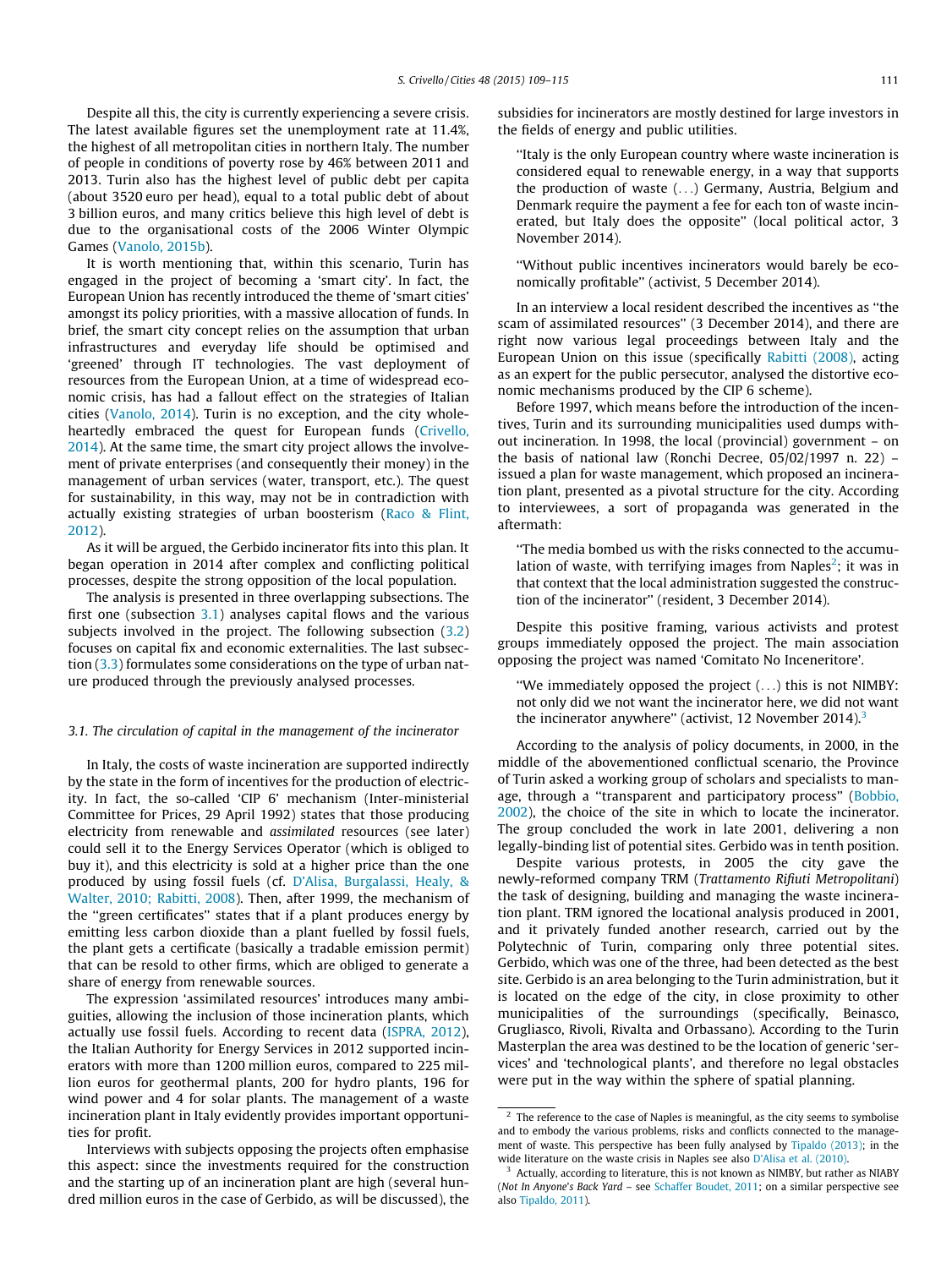<span id="page-3-0"></span>According to many local observers, the history of TRM is somewhat controversial (see [Fig. 1\)](#page-4-0). In fact, TRM was originally controlled by local public capital. In late 2012, 80% of TRM had been sold for 120 million euros to the Italian multiservice company IREN and to a fund called F2i (Italian funds for infrastructures). And, in the same year, a group called AMIAT V with a major presence of IREN started acquiring the local company dealing with waste collection: AMIAT V now controls 80% AMIAT. The point is that, despite their similar names, AMIAT was controlled by public capital, while AMIAT V is controlled just by 20% by public capital.

In this complex scenario of acquisitions, many observers complain about a mingling of public and private interests, ''due to the coexistence of the supervisor (in this case the municipality of Turin) and the supervised within a single entity'' (activist, 28 November 2014). In fact, a local law (Regional Law n. 24, 2002) explicitly states that waste collection and waste disposal have to be managed by distinct entities. However, according to interviews, in the current scenario of the city's economic crisis, the situation seems to be more and more complex and ambiguous.

''Turin, one of the most indebted cities in Italy, has to sell things (...) starting with TRM and AMIAT, disposal and collection (...) the problem is that disposal and collection should be two quite separate channels'' (local resident, 10 December 2014).

In synthesis, according to available documents and information available on institutional websites, the entire project required a total investment of over 500 million euros: 413 million euros came from financial institutions, and 90 million euros came from TRM through a specific financial plan. Specifically, TRM mobilised money through loans from financial institutions, and the company will have to pay for the loan over a period of 15 years, from 2015 to 2029. This will be possible thanks to incoming flows of money generated by selling energy, by the taxes payed by citizens and companies for waste disposal, and by the abovementioned financial incentives connected to the CIP 6 scheme. After 2029, it is expected to generate profits that will be distributed to the private investors. In other words: the incinerator plant is expected to be fully profitable, at least in the long run. The agreement between TRM and the city of Turin will end in 2050.

## 3.2. The capital fix in the Gerbido site

The plant was built between 2010 and 2013 by a group of three companies in partnership: Constructions Industrielle de la Méditerrané (a French company, the leader of the partnership), and the two Italian companies (with headquarters in another region, i.e. Emilia Romagna) Unieco and Coopsette. The plant began to be operative in May 2014. The incinerator employs about 60 people, including technicians and administrative staff. Maintenance is assigned to external qualified teams.

The companies which built the plant proposed the slogan ''Incinerator? No, from waste to energy'' in order to emphasise the difference between a plant that simply burns garbage, and a plants which produces energy. In fact, according to the TRM official website, the plant can produce both electricity (up to 350,000 MW h) and thermal energy (up to 170,000 MW h). Moreover, according to these enterprises, the plant will allow savings for the city, because it will reduce the costs of waste storage in landfills.

''In a time span of 30 years, Turin will have made a saving of 10 million tons of waste in landfills (...) it is estimated that the cost for the city for every ton of waste sent to landfill is 80 euros'' (TRM technical worker, 2 December 2014).

However, the mere accounting of costs and benefits is far from simple: according to critical voices, the incinerator may ultimately activate substitution effects, reducing waste recycling.

''Last year the local council has allocated 5 million euros over five years to promote recycling. It is estimated that 1 percentage point of collection is worth about a million euros *[note: this* means that the marginal cost of increasing by 1% the share of collection of separated waste is about one million euros], then it is expected to increase by about 5 percentage points. The incinerator costs about 500 million euros: if we had invested all that money for promoting recycling we would become better than San Francisco!'' (activist, 28 November 2014).

The impact on the environment and on human health is a central issue. This paper will not enter into technical details and controversial evaluations, but it is interesting to note that capital circulates, to some extent, also in the field of technical evaluations, which have a high cost. Consequently, there is a lack of monitoring.

''The economic aspect of the monitoring is scary: TRM is the subject carrying out mandatory tests, but TRM have not the money needed, that is 800,000 euros for this year and about 2.3 million as a whole'' (local politician, 10 December 2014).

Unfortunately, it has been impossible to meaningfully evaluate the negative economic externalities caused by the capital fix at the basis of the incinerator. A very rough and merely indicative argument has been developed by observing variations in real estate values. Consider the average house prices in Mirafiori Sud, which is the urban area that includes Gerbido. According to the data available, $4$  the average price for a home (not a new construction) in 2004 (and thus before the release of the news about the construction of the incinerator) was 1753 euros per square metre, while in 2013 it was 1638 euros, meaning a decrease of about 7%. Considering the 40 areas in Turin over the same period, a decrease in average property values took place in just two cases. Although (a) there is no evidence of a direct relationship between the building of the incinerator and the decline in value; (b) the period includes the well-known real estate crisis started in 2008, and (c) the decrease in values has been quite low, there is the serious possibility that the circulation of capital has produced a depreciation of the area, as suggested by many local property owners.

''Those who bought a house in this area have surely lost money, with such a decaying real estate market and such environmental pressure'' (real estate operator, 2 December 2014).

But the ''dispossession'' discussed by David Harvey expands outside the economic sphere. According to interviews, inhabitants and local stakeholders feel deprived of their control over space as they have the impression that the project has been developed without listening to their voices in any way, nor their requests, nor their protests – that is, in the language of urban scholars, their 'right to the city' [\(Harvey, 2008](#page-6-0)) intended basically as the citizen's 'right to politics' ([Purcell, 2008](#page-6-0)).

''This incinerator has been simply imposed: despite our protests, nobody took into account our needs and our wishes'' (resident, 25 November 2014).

''The city had to make the deal and the public administration had to place the incinerator somewhere; they decided to put it here but they didn't care about our needs at all...'' (resident, 3 December 2014).

<sup>4</sup> OICT; <http://www.oict.polito.it> (accessed 10 December 2014).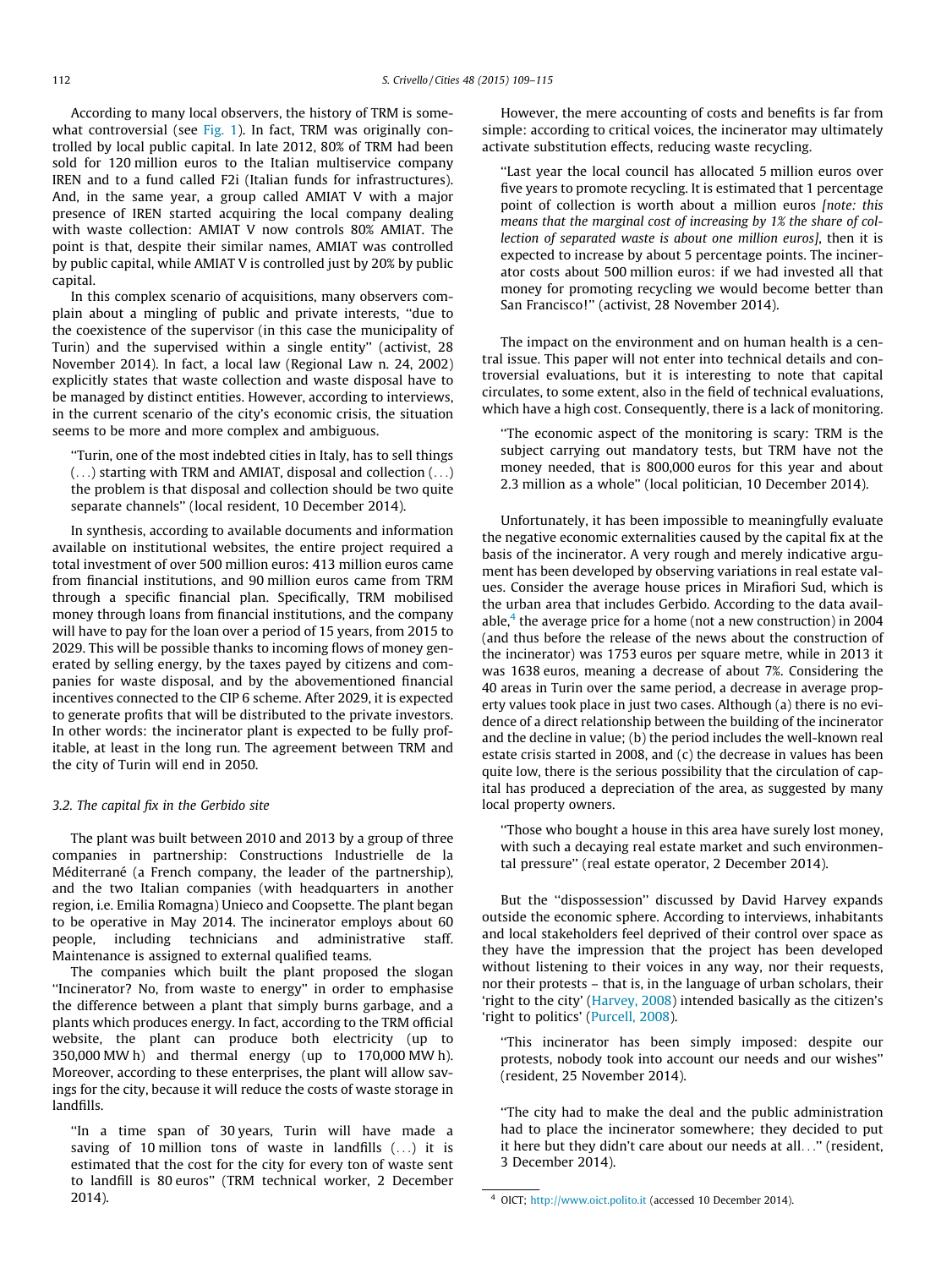<span id="page-4-0"></span>

| Waste management                                                                                             | <b>Waste collection</b>                                                                                                                                                                                                                                                                        |
|--------------------------------------------------------------------------------------------------------------|------------------------------------------------------------------------------------------------------------------------------------------------------------------------------------------------------------------------------------------------------------------------------------------------|
|                                                                                                              | 2000-2010                                                                                                                                                                                                                                                                                      |
| TRM (2005)<br>(completely public ownership: 96% City of<br>Turin, 4% Province of Turin)                      | <b>AMIAT</b><br>(private company completely owned by<br>public capital of the City of Turin)                                                                                                                                                                                                   |
|                                                                                                              | 2011                                                                                                                                                                                                                                                                                           |
|                                                                                                              | AMIAT is fully acquired by<br>FINANZIARIA CITTÀ DI TORINO<br>HOLDING (still a private company fully<br>owned by the City of Turin)                                                                                                                                                             |
|                                                                                                              | 2012                                                                                                                                                                                                                                                                                           |
| TRM is acquired by 80% by the private<br>companies IREN and F2I; local public<br>ownership is reduced to 20% | FINANZIARIA CITTÀ DI TORINO<br>HOLDING sells 49% of AMIAT to a<br>private group named AMIAT V<br>(technically, a corporate vehicle built<br>purposely for the acquisition). AMIAT V is<br>formed from three enterprises: IREN, IREN<br><b>EMILIA and ACEA PINEROLESE</b><br><b>INDUSTRIALE</b> |
|                                                                                                              | 2014                                                                                                                                                                                                                                                                                           |
|                                                                                                              | FINANZIARIA CITTÀ DI TORINO<br>HOLDING sells another 31% of AMIAT to<br>AMIAT V. Now AMIAT V possesses 80%<br>of AMIAT                                                                                                                                                                         |

Fig. 1. Companies and institutions involved in waste collection and management in Turin since 2000. Note: the problem emphasised by local activists is that the private company IREN has become the major capitalist player in both waste management and collection, despite a Regional Law forbidding this possibility.

#### 3.3. Producing urban natures

The third dimension of the analysis refers to the relationship between city and nature brought about by the construction and the management of the waste incinerator. It has to be stressed that nature is intended here as an assemblage of human and non-human beings; in other words, the aim of this section is to explore the relation between the inhabitants, the resources and the problems of the environment, enacted by the incinerator. To do this, firstly we must consider that the incinerator plant does not only burn waste coming from the Turin metropolitan area. Based on Article 35 of the 2014 National Decree known as ''Unlock Italy'', 'strategic' facilities, such as the Gerbido incinerator, have to dispose waste coming from other parts of Italy. For this reason, the incinerator is increasing its capacity, as largely debated in local newspapers, $5$  despite the discontent of local residents:

''It has always been said by local administrators that the capacity [Note: 421,000 tons per year] would not be increased, and the plant was designed in order to work efficiently and smoothly within that capacity. Now the Renzi government has decided to raise the capacity to more than 100,000 tons (...), well beyond the planned limit for safety'' (activist, 12 November 2014).

''The incineration plant follows the logic of mere profit: the goose that lays the golden egg has to produce profits, and it certainly does not look at the identity cards of the junk coming in'' (activist, 28 November 2014).

In this sense, it is easy to imagine that, with the expansion of the scope of the plant, there will be an increase in the circuit of capital involved in waste management. As described in various interviews, the plant activates flows of steam, waste, trucks, workers, money and energy directed to the incinerator, and also the smoke, ash, pollutants, smells reverberating in the local urban landscape.

''The waste is transferred via large trucks coming and going throughout the day, increasing pollution and increasing the perception of living in a truly marginal area, full of sheds, warehouses and ugly and dangerous plants'' (resident, 25 November 2014).

''For us, life has become a nightmare: it is impossible to open the windows because of the smells (burning plastic and ammonia), and the air is filthy (...) The whole area is surrounded by greyish smoke'' (resident, 25 November 2014).

Conversely, the technicians of TRM claim that the plant is not responsible for the smells, arguing that the problem was pre-existent. Even the perception of the impact of the plant on the local landscape is controversial: the builders celebrate the virtues and the architectural qualities of the artefact, arguing that it improves the landscape because it is ''part of the social and cultural life of the local community''. The incineration plant, described as ''a plant for living'', ''is designed as a structure integrated into the territory, open to the public (...) A major issue in which TRM has invested in is the aesthetic dimension'' [\(www.trm.to.it](http://www.trm.to.it), consulted 8 December 2014). The plant has been designed by the company Stile Bertone, which – according to their website – proposed a structure characterised by

''modern and essential lines; it integrates technological evolution and attention to the environment (...) with its 120 meter high chimney, the incinerator has become one of the buildings

<sup>5</sup> [http://www.torinotoday.it/cronaca/aumento-inceneritore-gerbido-bocciata](http://www.torinotoday.it/cronaca/aumento-inceneritore-gerbido-bocciata-mozione-cinque-stelle.html)[mozione-cinque-stelle.html](http://www.torinotoday.it/cronaca/aumento-inceneritore-gerbido-bocciata-mozione-cinque-stelle.html) (accessed 10 December 2014).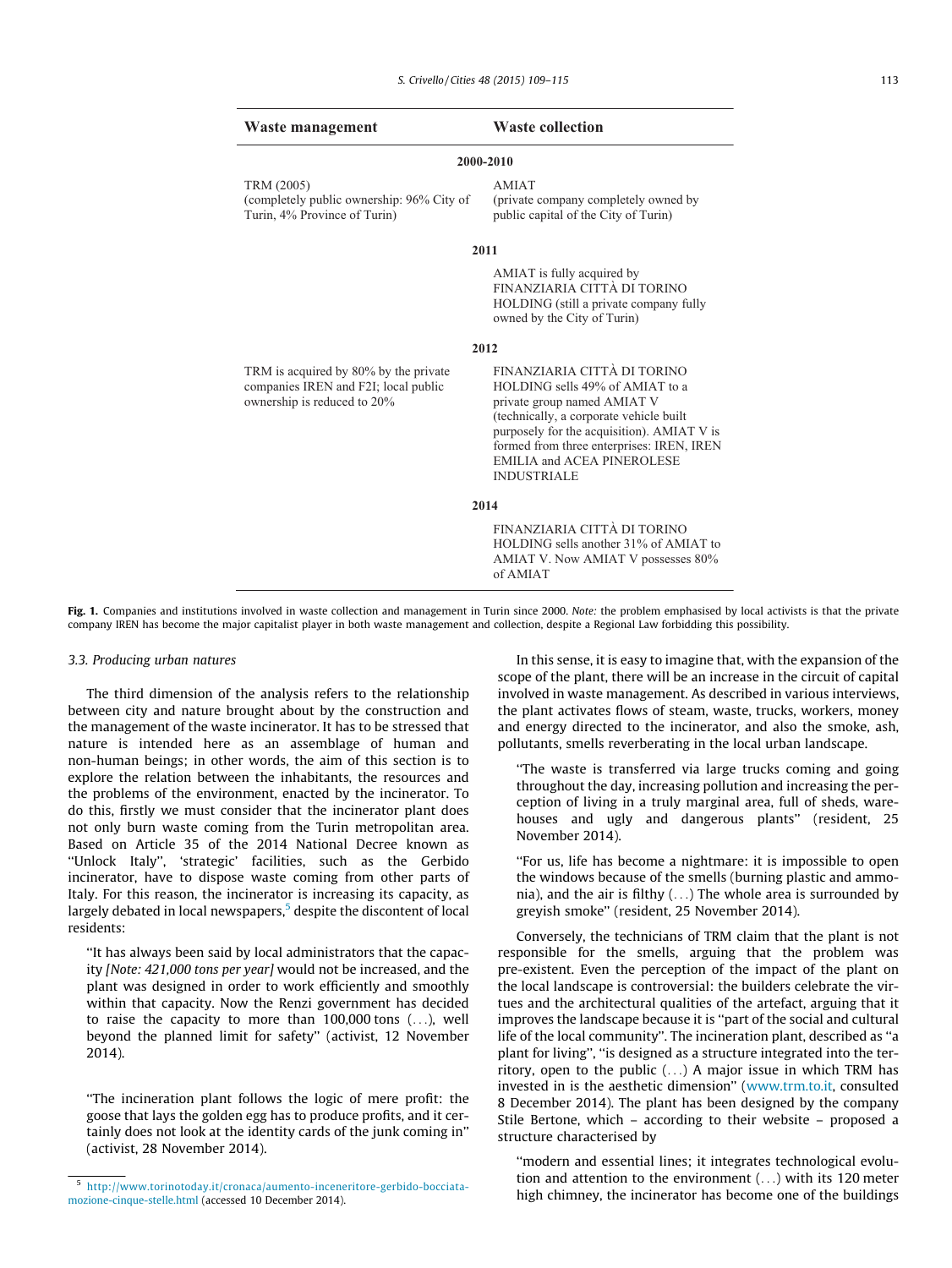<span id="page-5-0"></span>characterizing the skyline of Turin. A roof terrace has been built right on its top – with an external transparent lift – allowing visitors to enjoy an exciting perspective of the city and the Alps'' [\(www.trm.to.it](http://www.trm.to.it), consulted 8 December 2014).

In this sense, according to those promoting the project, the incineration plant itself may be intended as a sort of 'spectacular show' of waste recycling, and the symbol of a renewed pact between city and nature. But what kind of deal is it?

As discussed previously, there is the risk that the incinerator is perceived as a structure that alienates citizens from the practices of waste collection and recycling, commonly regarded as virtuous. The incinerator, in fact, does not seem to promote a radical rethinking of the relationship between humans and resource consumption: on the contrary, it seems to convey a very conservative environmental policy, based on the implicit idea that the side-products of our consumption processes (waste) can be symbolically 'incinerated', i.e. eliminated physically and symbolically from the urban space thanks to the technologies at the basis of the incinerator. In addition, the exact location of the incinerator – a structure that has an impact on the inhabitants of Gerbido and Mirafiori Sud, but that is basically ignored by the rest of the inhabitants of Turin – can potentially contribute to obliterating the problem of waste from the eyes of many inhabitants living far from the plant: loaded onto trucks, waste simply 'disappears' in the urban space of Gerbido. In this sense, the perception of 'environmental injustice' is particularly strong, as the plant generates economic benefits for some, but not for all.

#### 4. Concluding remarks

The article mobilises concepts from urban political ecology in order to investigate the relationship between the city, the circulation of capital and the production of nature. The case of Gerbido exemplifies some of the mechanisms underlying these complex relations. The construction of the incinerator has in fact been shaped in relation to a space of potential profit, allowing private actors to earn money through the management of the environmental problem which is urban waste, ultimately raising issues of environmental justice. This is arguably in line with the neoliberalist logic at the basis of many smart city projects, supporting the idea that efficiency may be enhanced through the implementation of technologies developed by private companies, and the idea that private companies may gain from the management of public services and public utilities (cf. [Vanolo, 2014](#page-6-0)). In this sense, the geometry of mergers and privatisations of public companies, described in this analysis, has been driven by the desire for profits and by the logic of capital circulation in a framework of growing economic crisis and huge debt for the city of Turin.

However, as described by abundant literature in urban studies, capital can 'fall to the ground' with a variety of outcomes, including very negative outcomes. Clearly, the incinerator has greatly modified the cityscape. The capital fix needed in order to build the plant resulted in disadvantages for the surrounding area, triggering the concentration of wealth in the hands of an elite of investors, which is very similar to the 'accumulation by dispossession' described by Harvey (1996). The dispossession, in this case, refers mainly to the reduction of the inhabitants' 'right to the city', intended as the possibility of having a voice on the modification of everyday urban spaces. But, despite the lack of empirical data, it is also plausible to imagine that a certain decrease in average property values may be connected and interpreted as a transfer of wealth from the hands of local property owners to those of the investors. And the transfer mechanism goes beyond the dynamics of the property market and involves spaces of supra-local capital circulation, as discussed with reference to the flows of waste coming from other cities.

Finally, the incineration plant has created new urban natures, changing landscapes, ideas, lifestyles and flows of materials, energy, labour and people. As discussed previously, the plant produces a particular relationship between citizens and waste, essentially a simplistic and conservative relationship based on the 'power of fire', an almost primitive and atavistic force burning and reducing the problem of waste itself to ashes. This is fully in line with the ideology of 'solutionism' at the basis of many smart city strategies: it is not a coincidence that the enterprises managing the incinerator support the Torino smart city project, and – as discussed – these companies are earning money through the management of urban services and urban metabolism in general.

From a theoretical point of view, this case study emphasises the usefulness of coupling political ecology frameworks with theoretical developments on environmental justice, allowing the exploration of the relationships between the hegemonic role of capital (and capitalistic elites) and the production of urban natures. The emphasis on the centrality of discursive practices and economic logics is certainly not an innovative outcome, but the mobilisation of political ecology in the analysis of urban environmental processes can help emphasise the spatial nature of the logics and contracts producing hybrid urban natures, such as the one analysed in this paper. In fact, the construction of the waste incinerator in Turin has been driven by the production of a specific space organised for the benefit of capital, and the production of this space has been characterised by power inequalities and, ultimately, environmental injustices. In this sense, the article highlights the need for developing and mobilising analytical perspectives that call into play multiple analytical tools – exploring the economic, social, cultural, political, communicational, and environmental spheres – which have been barely touched upon in this short essay.

#### References

- [Bickerstaff, K., Bulkeley, H., & Painter, J. \(2009\). Justice, nature and the city.](http://refhub.elsevier.com/S0264-2751(15)00097-9/h0005) [International Journal of Urban and Regional Research, 33](http://refhub.elsevier.com/S0264-2751(15)00097-9/h0005), 591–600.
- Blaikie, P. (1985). [The political economy of soil erosion in developing countries](http://refhub.elsevier.com/S0264-2751(15)00097-9/h0010). [London: Longman](http://refhub.elsevier.com/S0264-2751(15)00097-9/h0010).
- [Bobbio, L. \(2002\). Come smaltire i rifiuti. Un esperimento di democrazia](http://refhub.elsevier.com/S0264-2751(15)00097-9/h0015) deliberativa. [Stato e mercato, 22](http://refhub.elsevier.com/S0264-2751(15)00097-9/h0015), 101–142.
- [Broto, V. C., & Bulkeley, H. \(2013\). Maintaining climate change experiments: Urban](http://refhub.elsevier.com/S0264-2751(15)00097-9/h0020) [political ecology and the everyday reconfiguration of urban infrastructure.](http://refhub.elsevier.com/S0264-2751(15)00097-9/h0020) [International Journal of Urban and Regional Research, 37](http://refhub.elsevier.com/S0264-2751(15)00097-9/h0020), 1934–1948.
- Bullard, R. D. (1990). [Dumping in dixie: Race, class, and environmental quality](http://refhub.elsevier.com/S0264-2751(15)00097-9/h9000). [Boulder, CO: Westview](http://refhub.elsevier.com/S0264-2751(15)00097-9/h9000).
- [Bunce, S., & Desfor, G. \(2007\). Introduction to 'Political ecologies of urban](http://refhub.elsevier.com/S0264-2751(15)00097-9/h0025) [waterfront transformations'.](http://refhub.elsevier.com/S0264-2751(15)00097-9/h0025) Cities, 24, 251–258.
- [Calo, F., & Parise, M. \(2009\). Waste management and problems of groundwater](http://refhub.elsevier.com/S0264-2751(15)00097-9/h0030) [pollution in karst environments in the context of a post-conflict scenario: The](http://refhub.elsevier.com/S0264-2751(15)00097-9/h0030) [case of Mostar \(Bosnia Herzegovina\).](http://refhub.elsevier.com/S0264-2751(15)00097-9/h0030) Habitat International, 33, 63–72.
- [Corvellec, H., Zapata Campos, M. J., & Zapata, P. \(2013\). Infrastructures, lock-in, and](http://refhub.elsevier.com/S0264-2751(15)00097-9/h0035) [sustainable urban development: The case of waste incineration in the Göteborg](http://refhub.elsevier.com/S0264-2751(15)00097-9/h0035) Metropolitan Area. [Journal of Cleaner Production, 50](http://refhub.elsevier.com/S0264-2751(15)00097-9/h0035), 32–39.
- Crivello, S. (2014). Urban policy mobilities: The case of Turin as a smart city. European Planning Studies. <http://dx.doi.org/10.180/09654313.2014.891568>.
- [D'Alisa, G., Burgalassi, D., Healy, H., & Walter, M. \(2010\). Conflict in Campania:](http://refhub.elsevier.com/S0264-2751(15)00097-9/h0045) [Waste emergency or crisis of democracy.](http://refhub.elsevier.com/S0264-2751(15)00097-9/h0045) Ecological Economics, 70, 239–249.
- [Davies, A. R. \(2005\). Incineration politics and the geographies of waste governance:](http://refhub.elsevier.com/S0264-2751(15)00097-9/h0050) A burning issue for Ireland? [Environment and Planning C, 23](http://refhub.elsevier.com/S0264-2751(15)00097-9/h0050), 375–397.
- [Davoudi, S. \(2006\). The evidence-policy interface in strategic waste planning for](http://refhub.elsevier.com/S0264-2751(15)00097-9/h0055) [urban environments: The technical and the social dimensions.](http://refhub.elsevier.com/S0264-2751(15)00097-9/h0055) Environment and [Planning C, 24](http://refhub.elsevier.com/S0264-2751(15)00097-9/h0055), 681–700.
- Desfor, G., & Keil, R. (2004). [Nature and the city: Making environmental policy in](http://refhub.elsevier.com/S0264-2751(15)00097-9/h0060) Toronto and Los Angeles[. Tucson: University of Arizona Press](http://refhub.elsevier.com/S0264-2751(15)00097-9/h0060).
- [Evans, J. P. \(2007\). Wildlife corridors: An urban political ecology.](http://refhub.elsevier.com/S0264-2751(15)00097-9/h0065) Local Environment, 12[, 129–152](http://refhub.elsevier.com/S0264-2751(15)00097-9/h0065).
- [Gandy, M. \(2004\). Rethinking urban metabolism: Water, space and the modern city.](http://refhub.elsevier.com/S0264-2751(15)00097-9/h0070) City, 8[, 363–379.](http://refhub.elsevier.com/S0264-2751(15)00097-9/h0070)
- [Gandy, M. \(2005\). Cyborg urbanization: Complexity and monstrosity in the](http://refhub.elsevier.com/S0264-2751(15)00097-9/h0075) contemporary city. [International Journal of Urban and Regional Research, 29](http://refhub.elsevier.com/S0264-2751(15)00097-9/h0075), [26–49.](http://refhub.elsevier.com/S0264-2751(15)00097-9/h0075)
- Gibbs, D. (2002). [Local economic development and the environment](http://refhub.elsevier.com/S0264-2751(15)00097-9/h0080). London: [Routledge](http://refhub.elsevier.com/S0264-2751(15)00097-9/h0080).
- [Hagerman, C. \(2007\). Shaping neighborhoods and nature: Urban political ecologies](http://refhub.elsevier.com/S0264-2751(15)00097-9/h0085) [of urban waterfront transformations in Portland, Oregon.](http://refhub.elsevier.com/S0264-2751(15)00097-9/h0085) Cities, 24, 285–297.

Harvey, D. (1996). [Justice, nature and the geography of difference](http://refhub.elsevier.com/S0264-2751(15)00097-9/h0090). Oxford: Blackwell.